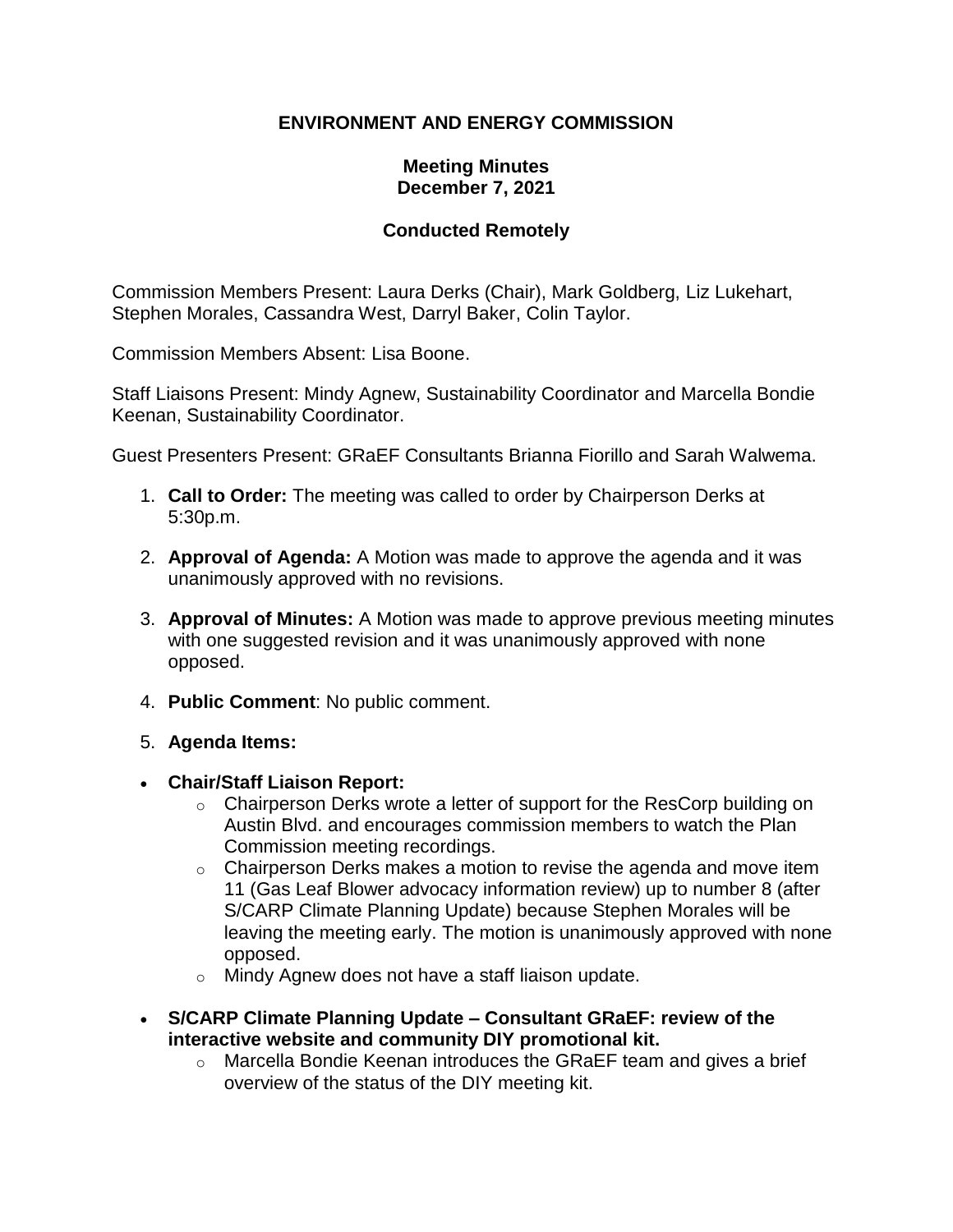- $\circ$  Brianna Fiorillo is a planner with GRaEF based out of the Milwaukee office. Sarah Walwema is a planner with GRaEF based out of the Chicago office.
- $\circ$  Sarah Walwema begins to go through the Climate Plan website starting with the homepage, and explains that the site is navigable without a mouse and is written at a third-grade reading level.
- $\circ$  Sarah Walwema continues on to explain the engagement tools on the website. The budget game encourages people to express what kind of investments should be made in regards to sustainability. The Better Homes, Better Planet campaign is linked to highlight the Village's energy efficiency programs.
- o Chairperson Derks expresses that the photos on the site should show Oak Park residents taking action against climate change.
- $\circ$  Sarah Walwema continues on to walk through the map tool and its pin function. The tabs on the map represent the subjects in the plan and encourage residents to leave comments. The comment categories are strengths, hazards, solutions, and affordability. The website and the DIY Meeting Kit are strongly connected.
- $\circ$  The community survey tool provides another opportunity for feedback. There is also a calendar of events and timeline of the planning process. At the bottom of the website there are links to previous sustainability efforts, a Q&A section, and contact information.
- $\circ$  The main goal of the website is to build the resources that people need to become more educated and get involved in climate change efforts.
- $\circ$  Chairperson Derks asks if both the Climate Plan website and the Better Homes, Better Planet website are linked on the Village website? Sarah Walwema confirms yes, these links do exist on the Village website.
- $\circ$  Stephen Morales suggests that there should be a spot on the website to request a "Climate Plan ambassador" to host or be present at a DIY meeting. Sarah Walwema agrees with the idea and will work with sustainability coordinators to find a place for it on the site.
- $\circ$  Marcella Bondie Keenan reiterates the deadline of December 22, 2021 for feedback on the website and DIY kit.
- $\circ$  Chairperson Derks states that she is testing out the DIY kit with the Interfaith Green Network men's group, she asks how involved she should be in the meeting? Sarah Walwema says she should be present at the meeting, but best not to facilitate.
- $\circ$  Sarah Walwema begins to walk through the DIY Meeting Kit. She states that the final design will be more visually exciting, but right now the focus is on content.
- $\circ$  The toolkit is able to be completed offline and printed copies of the kit will be available at public libraries.
- $\circ$  All of the discussion topics begin with a background section and a list of local community resources.
- $\circ$  Brianna Fiorillo clarifies that like the website, the DIY kit is also written at a third-grade reading level.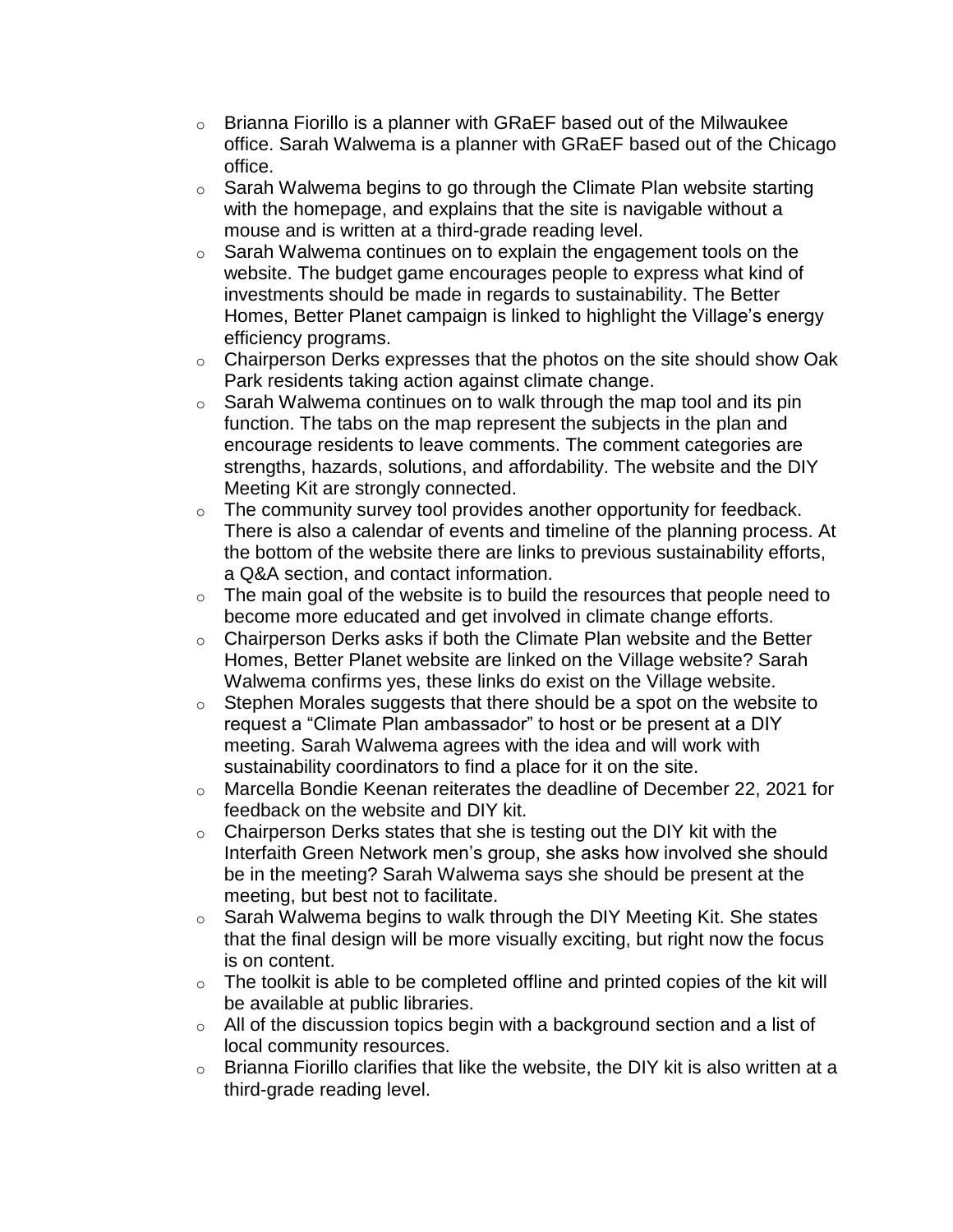- $\circ$  Discussion questions in the kit are broken into the same categories as the comments on the map tool (strengths, hazards, affordability, solutions).
- o Chairperson Derks asks how discussion topics should be decided for each meeting? Marcella Bondie Keenan recommends asking community members about their interests as they are invited to the meeting. Sarah Walwema will brainstorm with the GRaEF team ways to make this more explicit in the kit introduction.
- o Sarah Walwema states that an additional beta test will be conducted through a youth group with Seven Generations Ahead. Brianna Fiorillo offers GRaEF's support if anyone else is interested in testing the kit.

## • **Gas Leaf Blower advocacy information overview:**

- o Chairperson Derks gives some background about the topic of gaspowered leaf blowers and the recent meeting she and Marcella Bondie Keenan attended about how other communities are addressing the issue. Oak Park currently has an ordinance but it is not enforced.
- $\circ$  Stephen Morales suggests that Oak Park is still in the educational phase. Glencoe and Glenview are good examples for Oak Park to reference regarding resident education and he recommends watching the meeting recordings for more information.
- $\circ$  Colin Taylor asks about the Oak Park ordinance, why does the ordinance end in October when that is the time when residents would most likely need to use a leaf blower? Is this common? Stephen Morales answers that there are many approaches and exemptions depending on education levels and infrastructure.
- $\circ$  Stephen Morales departs for the remainder of the meeting and is not included any discussion or votes past this point.
- o Chairperson Derks continues to clarify that enforcement is difficult across municipalities.
- $\circ$  The Board is asking the EEC for a recommendation. Chairperson Derks suggests staff involvement in the policy discussion and moving up the timeline. Colin Taylor agrees and suggests starting with amending the date restrictions of the current ban. Chairperson Derks suggests the possibility of using sustainability funds to help smaller landscaping companies buy more environmentally friendly equipment.

### • **2022 Work Plan:**

- $\circ$  Mindy Agnew shares the 2022 workplan document and begins working with commissioners to fill in the timeframes. She clarifies that the project timeframes are used to report on accomplishments and accountability.
- $\circ$  After the timeframes are decided, Chairperson Derks makes a motion to approve the 2022 workplan. It is seconded and unanimously approved with none opposed.
- **2021 Green Awards Nominations:**